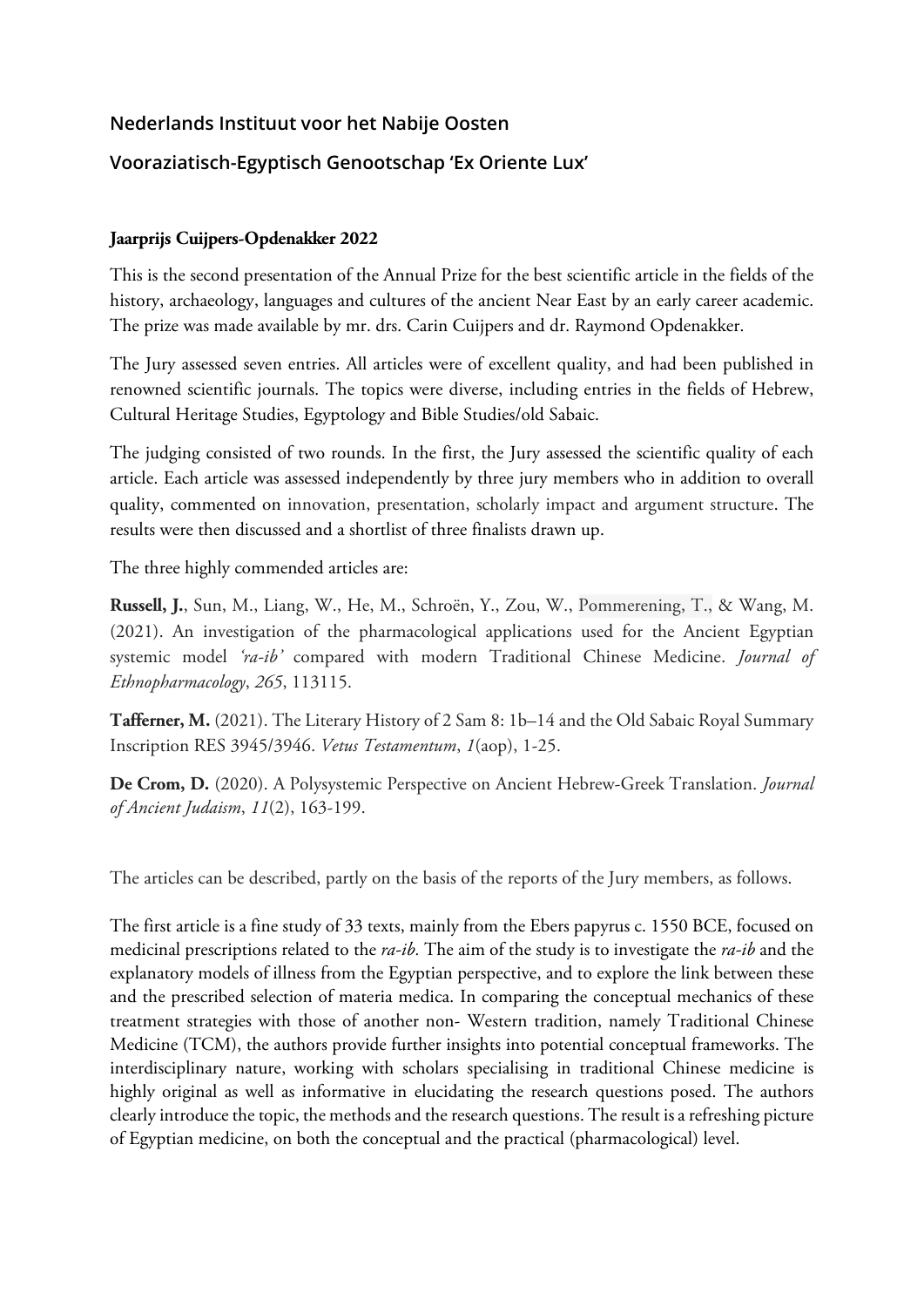The second article compares the Israelite royal summary account of David from 2 Sam 8:1b-14 with the Old Sabic royal summary account of Karibʾil Watar (RES 3945+3946). The study finds that significant structural and rhetorical parallels between the two accounts suggest a shared literary repertoire for narrating the royal story in ancient Israel and Ancient South Arabia. In particular, the analysis discovers shared strategies for outlining the narrative, a shared usage of stereotypical language, and a number of shared motifs. These results indicate that scribes from ancient Israel and Ancient South Arabia participated in historically related literary practices. Therefore, they further highlight the need to portray pre-Islamic Arabia as participating in the cultural changes which marked the southern Levant during the Iron Age. The article is a very well written piece of excellent scientific quality. The comparison of two royal accounts from diverse sources, a Sabaic inscription and a passage from the Hebrew Bible is a highly original approach in the field of Biblical Hebrew studies.

The third article describes the main ideas and concepts of polysystem theory, and explores the question to what extent this theoretical framework can contribute to a good understanding of the position of translators and translations in the different literatures of the Hellenistic period. The emphasis is on the interaction between the (dominant) Greek literary system and the (peripheral) literatures of the Ancient Near East, especially Hebrew literature. The central thesis is that the Hebrew-Greek translation tradition must be understood as an autonomous literary system, with its own normativity and discursivity that are separate from the talk about translation that we know from the Roman tradition and its aftereffects. The article is a study of high scholarly quality, well documented and interesting to read. It proposes a new look at Hebrew-Greek translation practices in antiquity.

An important motive of the prize is to popularise our subjects to the wider community. Therefore the winner is selected not only on the basis of their article, but the finalised were invited to submit a proposal for an outreach activity explaining how they would popularise their research. The Jury members deliberated a second time and the winner was selected on the basis of both the written paper and the outreach proposal.

The choice of the popularisation proposal played a decisive role in our final decision for the overall winner of the prize. We congratulate Dries De Crom.

Dries' proposal is to develop a series of lessons for students. Dries De Crom writes: "The article that I submitted for the 'Jaarprijs Cuijpers-Opdenakker' raises questions concerning the interaction of different languages and literatures, cultural hierarchies and how translations can both reflect and influence such hierarchies. These are fascinating topics to study, from the perspective of both the Hellenistic age and our own time. The lesson series will, first of all, present texts (in Latin, Greek and/or in translation) illustrating the interactions of Latin, Greek and minority languages of the Hellenistic world, e.g. fragments from the Septuagint (Hebrew/Greek), bilingual inscriptions (Aramaic/Greek, Latin/Greek) or papyri (Greek/Demotic). These texts will of course be presented in a way that is suited to high school students, with sufficient historic and literary background and, for the non-curricular languages, a transcription and translation. Next, a number of learning activities will be presented that invite students to reflect on the significance of these texts.